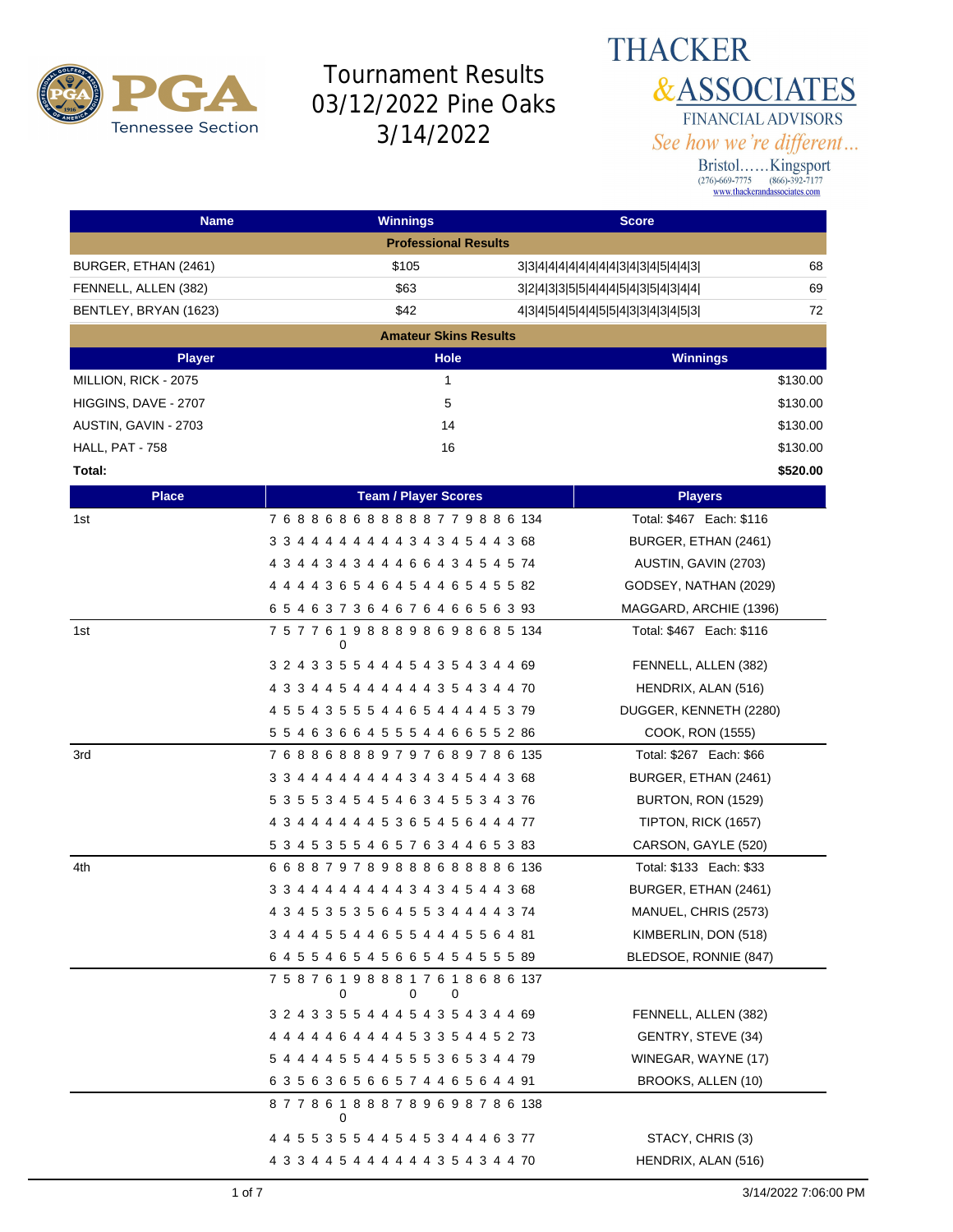



| <b>Place</b> | <b>Team / Player Scores</b>            | <b>Players</b>         |
|--------------|----------------------------------------|------------------------|
|              | 5 5 5 5 3 5 5 5 4 3 7 5 4 5 5 5 4 3 83 | JONES, SCOTT (129)     |
|              | 5 4 4 4 3 6 4 4 5 5 7 5 3 7 6 6 5 3 86 | SMITH, PARKER (2152)   |
|              | 858861788818698786138<br>0<br>0        |                        |
|              | 5 2 4 4 4 5 4 5 4 5 5 4 3 4 4 4 4 3 73 | JONES, DYLAN (1516)    |
|              | 4 4 4 4 3 5 3 5 4 4 7 4 3 5 4 6 5 3 77 | MARSHALL, JR. (122)    |
|              | 4 3 4 5 3 6 4 4 6 4 5 4 4 5 5 3 4 4 77 | FOSTER, BRIAN (190)    |
|              | 5 3 5 5 4 7 5 4 5 5 6 4 5 5 6 5 5 4 88 | KRANTZ, ROGER (648)    |
|              | 769878888888697887138                  |                        |
|              | 3 3 4 4 4 4 4 4 4 4 3 4 3 4 5 4 4 3 68 | BURGER, ETHAN (2461)   |
|              | 5 4 6 4 3 5 4 4 4 4 5 4 3 5 3 4 4 5 76 | SCHEUERMAN, GARY (819) |
|              | 4 3 5 4 4 4 4 4 4 6 5 5 3 6 4 6 4 4 79 | MCPEEK, GLEN (1012)    |
|              | 64564665667646555496                   | MULLINS, FRANK (302)   |
|              | 769978888898688786138                  |                        |
|              | 3 3 4 4 4 4 4 4 4 4 3 4 3 4 5 4 4 3 68 | BURGER, ETHAN (2461)   |
|              | 4 4 5 5 3 4 5 5 5 5 6 4 3 4 5 4 5 4 80 | GLOVER, HAROLD (771)   |
|              | 5 3 5 5 4 5 4 4 4 4 6 4 3 6 4 3 4 3 76 | RIGGS, ARNOLD (979)    |
|              | 4 4 6 5 4 7 6 5 4 6 7 6 4 5 4 4 5 3 89 | JONES, MARTY (249)     |
|              | 659761988899618686138<br>0<br>0        |                        |
|              | 3 2 4 3 3 5 5 4 4 4 5 4 3 5 4 3 4 4 69 | FENNELL, ALLEN (382)   |
|              | 3 3 5 4 3 5 4 4 4 4 5 5 3 6 4 3 5 3 73 | MILLER, RANDY (2234)   |
|              | 6 4 5 4 4 5 5 4 4 4 4 5 4 5 5 5 4 3 80 | EDWARDS, DWAYNE (1975) |
|              | 5 4 5 5 3 7 5 6 6 5 7 6 3 5 6 6 5 4 93 | EPPS, BARRY (2682)     |
|              | 759761886919688687138<br>0<br>1        |                        |
|              | 3 2 4 3 3 5 5 4 4 4 5 4 3 5 4 3 4 4 69 | FENNELL, ALLEN (382)   |
|              | 4 3 5 4 3 5 5 4 3 5 6 5 3 3 5 3 4 3 73 | PALMER, HENRY (1737)   |
|              | 4 4 5 4 3 5 4 4 3 5 7 5 3 6 4 4 5 4 79 | GREGG, BILLY (2088)    |
|              | 4 3 6 4 5 5 4 6 4 6 7 6 3 5 6 4 5 4 87 | GIBBS, CHARLIE (2702)  |
|              | 768978878989698777138                  |                        |
|              | 3 3 4 4 4 4 4 4 4 4 3 4 3 4 5 4 4 3 68 | BURGER, ETHAN (2461)   |
|              | 4 3 5 5 3 4 4 4 5 5 5 5 3 5 4 5 4 4 77 | SMITH, CHRIS B (2083)  |
|              | 4 3 4 5 4 6 6 3 4 5 6 5 3 5 4 3 3 4 77 | PEEPLES, BOB (2273)    |
|              | 6 3 5 6 4 6 5 4 5 6 7 5 3 6 5 5 6 5 92 | VINCILL, JERRY (504)   |
|              | 768969871887696897138                  |                        |
|              | 4 3 4 5 4 5 4 4 5 5 4 3 3 4 3 4 5 3 72 | BENTLEY, BRYAN (1623)  |
|              | 4 3 4 5 3 5 5 4 6 4 4 4 3 5 3 4 4 4 74 | CLAWSON, TEDDY (35)    |
|              | 3 3 6 6 3 6 5 3 5 5 6 5 4 5 5 4 5 5 84 | JONES, ROBBIE (2276)   |
|              | 5 4 6 4 5 4 4 6 6 4 6 5 3 5 5 4 5 4 85 | WILLIAMS, TOMMY (559)  |
|              | 658879987819688886138<br>0             |                        |
|              | 5 2 4 4 4 5 4 5 4 5 5 4 3 4 4 4 4 3 73 | JONES, DYLAN (1516)    |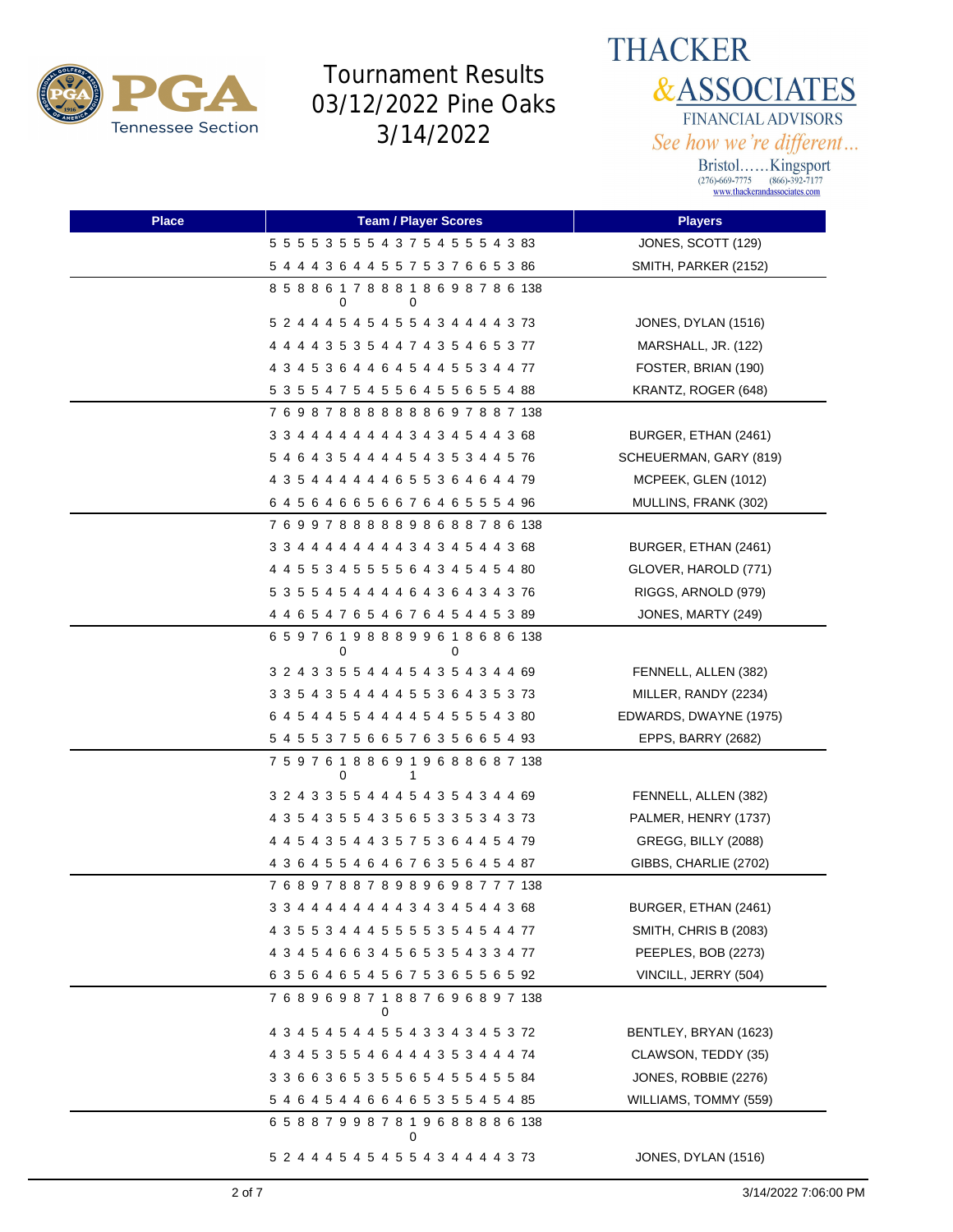



| <b>Place</b> | <b>Team / Player Scores</b>                                 | <b>Players</b>           |
|--------------|-------------------------------------------------------------|--------------------------|
|              | 3 3 4 5 3 6 5 4 5 4 5 5 4 4 4 4 4 3 75                      | JACKSON, BOBBY (2705)    |
|              | 3 4 5 4 4 4 5 4 3 5 6 5 4 6 5 4 4 4 79                      | LIVINGSTON, JD (2291)    |
|              | 5 3 6 6 5 7 6 5 5 4 6 6 3 7 4 6 6 4 94                      | MAPLES, DAVID (2706)     |
|              | 768979798889589885138                                       |                          |
|              | 3 3 4 4 4 4 4 4 4 4 3 4 3 4 5 4 4 3 68                      | BURGER, ETHAN (2461)     |
|              | 4 3 4 5 3 5 3 5 6 4 5 5 3 4 4 4 4 3 74                      | MANUEL, CHRIS (2573)     |
|              | 63655556556636655391                                        | LILLY, WILLIAM (2325)    |
|              | 5 4 4 6 4 6 5 5 4 6 7 5 2 7 5 5 4 2 86                      | LEONARD, TOM (416)       |
|              | 7 5 1 7 6 1 9 7 8 8 1 8 6 1 7 7 8 5 138<br>0<br>0<br>0<br>0 |                          |
|              | 3 2 4 3 3 5 5 4 4 4 5 4 3 5 4 3 4 4 69                      | FENNELL, ALLEN (382)     |
|              | 5 4 6 4 3 5 4 4 4 4 5 4 3 5 3 4 4 5 76                      | SCHEUERMAN, GARY (819)   |
|              | 4 3 6 5 3 5 5 3 6 5 6 5 4 6 6 5 5 2 84                      | SMITH, SAM (2479)        |
|              | 5 4 6 5 5 6 5 5 6 6 6 6 6 3 5 5 5 5 3 91                    | KEESECKER, ALAN (19)     |
|              | 7 5 7 7 6 1 1 8 9 8 9 8 6 1 7 7 7 8 139<br>00<br>0          |                          |
|              | 3 2 4 3 3 5 5 4 4 4 5 4 3 5 4 3 4 4 69                      | FENNELL, ALLEN (382)     |
|              | 4 3 4 5 3 5 5 4 6 4 4 4 3 5 3 4 4 4 74                      | CLAWSON, TEDDY (35)      |
|              | 5 4 5 4 4 6 6 5 6 4 5 4 5 5 5 4 3 4 84                      | BAKER, TROY (555)        |
|              | 6 4 3 4 4 6 6 6 5 6 7 6 3 7 6 5 6 4 94                      | HENRY, KENNETH (2028)    |
|              | 159761888899589686139<br>0<br>0                             |                          |
|              | 5 2 4 4 4 5 4 5 4 5 5 4 3 4 4 4 4 3 73                      | JONES, DYLAN (1516)      |
|              | 5 3 6 4 3 5 4 4 4 4 5 5 3 5 6 3 4 4 77                      | RICHARDSON, BRYAN (2697) |
|              | 5 3 6 3 4 7 6 5 6 4 7 5 2 4 5 3 4 3 82                      | SHANKS, CHAD (1272)      |
|              | 5 3 5 5 3 6 5 4 5 4 4 5 4 6 5 5 6 4 84                      | BURCHFIELD, KEVIN (2364) |
|              | 8 5 8 8 6 1 9 8 7 9 1 8 5 9 8 7 8 6 139<br>$\Omega$<br>0    |                          |
|              | 5 2 4 4 4 5 4 5 4 5 5 4 3 4 4 4 4 3 73                      | JONES, DYLAN (1516)      |
|              | 4 3 4 4 4 5 5 4 3 5 5 5 2 5 5 3 4 4 74                      | EADS, MARTY (1192)       |
|              | 4 3 5 4 3 6 5 4 5 4 5 4 3 6 4 4 5 3 77                      | STAHLER, GARY (2465)     |
|              |                                                             | DIXON, JONATHAN (2362)   |
|              | 8 6 9 8 6 1 9 8 1 7 8 7 6 9 7 7 8 6 139<br>0<br>0           |                          |
|              | 4 3 4 5 4 5 4 4 5 5 4 3 3 4 3 4 5 3 72                      | BENTLEY, BRYAN (1623)    |
|              | 4 3 5 4 4 5 5 4 6 4 5 4 3 5 5 4 4 4 78                      | SPEAKS, DAVID (632)      |
|              | 5 3 5 4 3 6 5 5 5 3 4 6 3 6 5 4 4 3 79                      | BLEDSOE, MIKE (2497)     |
|              | 6 5 5 5 3 6 6 5 6 4 6 5 3 6 4 3 5 5 88                      | DRAKOS, NICK (2646)      |
|              | 778989988878696886139                                       |                          |
|              | 3 3 4 4 4 4 4 4 4 4 3 4 3 4 5 4 4 3 68                      | BURGER, ETHAN (2461)     |
|              | 4 4 5 6 4 6 6 4 4 4 4 4 4 5 3 4 4 3 78                      | JOHNSON, BOBBY (612)     |
|              | 4 4 4 5 4 5 6 6 6 6 7 5 3 7 3 6 5 3 89                      | DUQUETTE, DAN (2577)     |
|              | 6 5 6 6 5 7 5 6 6 6 7 6 4 7 6 6 6 5 105                     | ANTENUCCI, TOM (2053)    |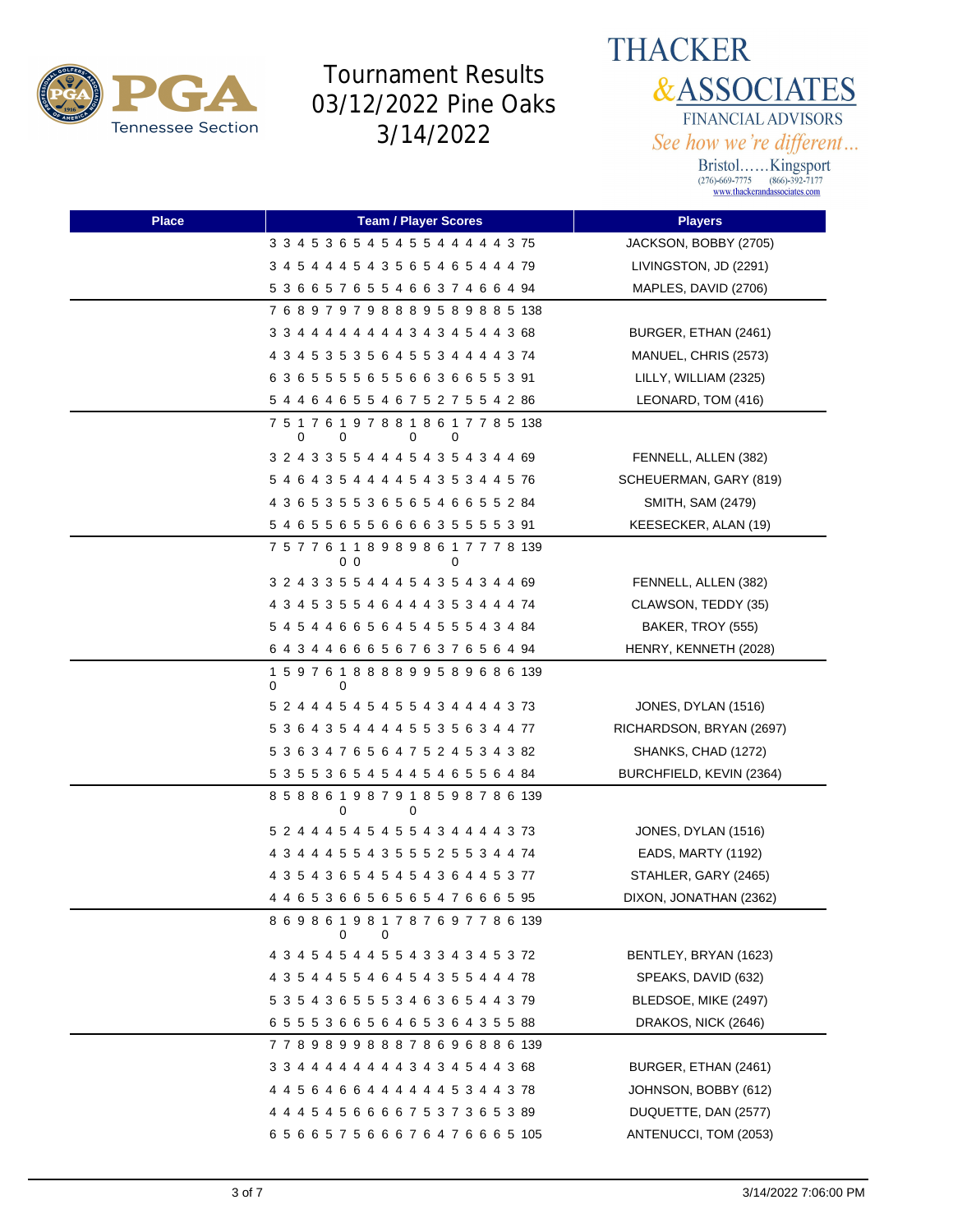

**THACKER &ASSOCIATES** FINANCIAL ADVISORS See how we're different...

| <b>Place</b> | <b>Team / Player Scores</b>                        | <b>Players</b>             |
|--------------|----------------------------------------------------|----------------------------|
|              | 8 5 9 8 7 1 9 8 8 1 1 7 6 7 7 7 8 6 140<br>0<br>00 |                            |
|              | 4 3 4 5 4 5 4 4 5 5 4 3 3 4 3 4 5 3 72             | BENTLEY, BRYAN (1623)      |
|              | 4 3 5 4 3 5 5 4 3 5 6 5 3 3 5 3 4 3 73             | PALMER, HENRY (1737)       |
|              | 4 2 6 5 5 6 5 5 6 6 6 4 4 4 5 5 4 4 86             | HURD, MIKE (445)           |
|              | 5 3 5 4 4 5 6 6 5 6 7 5 3 6 4 6 5 3 88             | SHELTON, CLAY (1431)       |
|              | 7 6 8 8 7 1 8 8 1 9 9 7 6 8 7 8 8 6 140<br>0<br>0  |                            |
|              | 4 3 4 5 4 5 4 4 5 5 4 3 3 4 3 4 5 3 72             | BENTLEY, BRYAN (1623)      |
|              | 3 3 4 5 3 6 5 4 5 4 5 5 4 4 4 4 4 3 75             | JACKSON, BOBBY (2705)      |
|              | 4 3 4 3 5 5 4 4 5 6 7 4 3 7 4 4 4 3 79             | SMITH, BOB (863)           |
|              | 5 4 4 5 5 7 6 5 6 6 7 4 4 5 6 4 4 3 90             | BLEVINS, ERIC (953)        |
|              | 8 6 8 8 7 1 8 8 9 8 8 7 7 9 7 7 1 5 140<br>0<br>0  |                            |
|              | 4 3 4 5 4 5 4 4 5 5 4 3 3 4 3 4 5 3 72             | BENTLEY, BRYAN (1623)      |
|              | 4 3 4 4 3 5 4 4 5 4 5 4 4 5 5 3 5 4 75             | HUBBARD, SAM (2701)        |
|              | 5 3 6 4 4 7 5 4 4 6 4 5 4 7 6 4 5 2 85             | FRANKLIN, SCOTT (1527)     |
|              | 6 3 6 5 4 6 6 4 5 4 6 5 4 6 4 5 5 5 89             | CLARK, ROGER (487)         |
|              | 8 5 9 7 5 1 9 8 8 8 9 8 6 1 8 7 7 8 140<br>0<br>0  |                            |
|              | 3 2 4 3 3 5 5 4 4 4 5 4 3 5 4 3 4 4 69             | FENNELL, ALLEN (382)       |
|              | 5 3 6 4 2 5 5 4 4 4 4 4 3 5 4 4 6 4 76             | HIGGINS, DAVE (2707)       |
|              | 5 4 5 4 3 6 4 6 4 6 7 4 4 7 4 5 3 5 86             | GARLAND, LARRY (1606)      |
|              | 5 5 6 6 4 6 5 5 6 4 7 6 3 6 6 4 6 5 95             | DOCKERY, MIKE (1008)       |
|              | 869969179888698686140<br>0                         |                            |
|              | 4 4 5 5 3 5 5 4 4 5 4 5 3 4 4 4 6 3 77             | STACY, CHRIS (3)           |
|              | 5 3 5 5 3 4 5 4 5 4 6 3 4 5 5 3 4 3 76             | BURTON, RON (1529)         |
|              | 5 3 6 5 3 5 5 3 5 4 4 5 3 5 4 3 4 4 76             | DUBAY, BOB (1973)          |
|              | 4 4 4 4 3 5 6 5 5 4 6 6 3 6 5 6 6 5 87             | VINCILL, GREG (2146)       |
|              | 659768988919618788141<br>0<br>0                    |                            |
|              | 3 2 4 3 3 5 5 4 4 4 5 4 3 5 4 3 4 4 69             | FENNELL, ALLEN (382)       |
|              | 4 3 5 5 3 4 4 4 5 5 5 5 3 5 4 5 4 4 77             | SMITH, CHRIS B (2083)      |
|              | 3 3 5 4 4 6 6 5 4 6 5 6 3 5 4 4 5 4 82             | LAWSON, RAY (141)          |
|              | 5 4 5 5 4 4 5 6 6 5 7 5 5 7 6 5 5 4 93             | <b>SKEENS, WALT (2785)</b> |
|              | 769861188898697786141<br>0 1                       |                            |
|              | 3 2 4 3 3 5 5 4 4 4 5 4 3 5 4 3 4 4 69             | FENNELL, ALLEN (382)       |
|              | 4 4 5 6 4 6 6 4 4 4 4 4 4 5 3 4 4 3 78             | JOHNSON, BOBBY (612)       |
|              | 6 4 5 5 3 5 6 5 5 5 5 4 3 4 6 5 6 3 85             | FRAZIER, TED (489)         |
|              | 6 4 6 6 3 7 6 5 6 6 5 6 4 7 5 6 6 4 98             | TIPTON, TYLER (1432)       |
|              | 8 5 8 8 7 9 7 9 8 9 1 9 6 7 8 8 8 7 141<br>0       |                            |
|              | 5 2 4 4 4 5 4 5 4 5 5 4 3 4 4 4 4 3 73             | JONES, DYLAN (1516)        |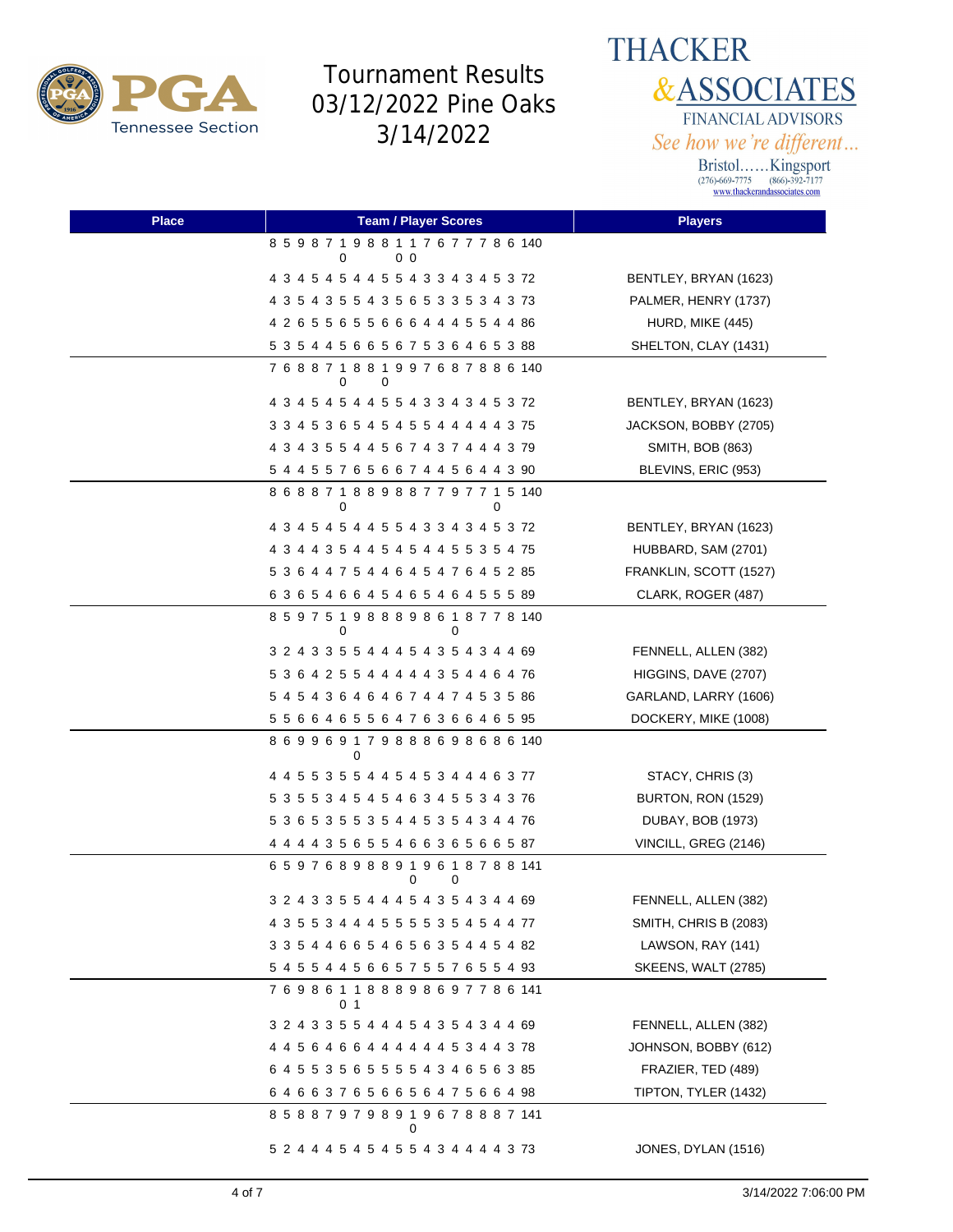



| <b>Place</b> | <b>Team / Player Scores</b>                            | <b>Players</b>            |
|--------------|--------------------------------------------------------|---------------------------|
|              | 4 3 4 4 3 4 3 4 4 4 6 6 4 3 4 5 4 5 74                 | AUSTIN, GAVIN (2703)      |
|              | 4 3 5 4 5 6 5 5 5 5 5 5 5 3 5 5 4 4 4 82               | COPAS, RANDALL (552)      |
|              | 63655755467645566596                                   | GILES, FOREST (9835)      |
|              | 7 5 8 8 7 9 8 8 8 8 8 8 7 9 1 7 9 7 141<br>0           |                           |
|              | 3 3 4 4 4 4 4 4 4 4 3 4 3 4 5 4 4 3 68                 | BURGER, ETHAN (2461)      |
|              | 4 3 4 4 3 5 4 4 5 4 5 4 4 5 5 3 5 4 75                 | HUBBARD, SAM (2701)       |
|              | 4 2 5 4 5 6 6 4 4 5 5 4 4 7 5 5 5 5 85                 | TOLLEY, BILL (1860)       |
|              | 4 3 6 5 5 6 6 5 6 6 7 6 4 7 6 4 5 5 96                 | MACK, SHAUN (2232)        |
|              | 8 5 1 7 5 1 9 8 8 8 9 8 6 1 8 7 8 7 141<br>0<br>0<br>0 |                           |
|              | 3 2 4 3 3 5 5 4 4 4 5 4 3 5 4 3 4 4 69                 | FENNELL, ALLEN (382)      |
|              | 5 3 6 4 2 5 5 4 4 4 4 4 3 5 4 4 6 4 76                 | HIGGINS, DAVE (2707)      |
|              | 5 3 6 6 3 5 4 5 4 4 5 6 3 5 5 4 4 3 80                 | FLETCHER, MIKE (2599)     |
|              | 6 5 6 4 4 6 5 5 5 5 6 5 3 7 5 5 6 5 93                 | HALEY, KEMP (2270)        |
|              | 9 5 9 9 7 9 8 8 9 8 9 7 6 1 8 7 8 6 142                |                           |
|              | 4 3 4 5 4 5 4 4 5 5 4 3 3 4 3 4 5 3 72                 | BENTLEY, BRYAN (1623)     |
|              | 5 2 5 4 5 4 5 4 5 4 6 4 3 6 5 4 5 4 80                 | COLLINS, STEVE (2368)     |
|              | 5 4 5 5 3 6 4 4 4 4 5 6 3 6 5 3 4 4 80                 | SALYER, TOM (702)         |
|              | 5 5 6 6 4 7 6 4 5 6 5 6 5 6 5 5 4 3 93                 | JOHNSON, MIKE (574)       |
|              | 9 4 9 8 7 9 9 7 8 8 1 7 6 1 9 7 9 6 142<br>0<br>0      |                           |
|              | 5 2 4 4 4 5 4 5 4 5 5 4 3 4 4 4 4 3 73                 | JONES, DYLAN (1516)       |
|              | 5 2 5 4 5 4 5 4 5 4 6 4 3 6 5 4 5 4 80                 | COLLINS, STEVE (2368)     |
|              | 5 4 5 4 4 6 5 3 4 4 5 5 4 6 5 3 5 3 80                 | ARNOLD, REX (1949)        |
|              | 4 3 5 4 3 6 6 5 4 4 7 3 3 6 5 5 5 5 8 8 3              | JONES, DK (2450)          |
|              | 878861788817697816142<br>0<br>0<br>1                   |                           |
|              | 4 3 4 5 4 5 4 4 5 5 4 3 3 4 3 4 5 3 72                 | BENTLEY, BRYAN (1623)     |
|              | 4 4 4 4 3 5 3 5 4 4 7 4 3 5 4 6 5 3 77                 | MARSHALL, JR. (122)       |
|              | 5 4 6 4 5 6 5 4 4 4 7 6 3 6 5 4 5 3 86                 | REBMANN, BOB (1984)       |
|              | 4 4 5 5 3 6 6 5 6 6 7 5 5 7 6 4 5 5 94                 | GARLAND, JOHNNY (308)     |
|              | 8 6 9 1 7 1 8 8 8 8 8 8 4 9 6 8 1 6 142<br>0<br>1<br>0 |                           |
|              | 4 3 4 5 4 5 4 4 5 5 4 3 3 4 3 4 5 3 72                 | BENTLEY, BRYAN (1623)     |
|              | 4 4 6 5 4 6 6 4 4 4 4 5 4 5 3 5 5 3 81                 | CARSON, STEVE (3551)      |
|              | 4 3 5 6 4 6 4 5 4 4 4 6 2 5 5 4 6 5 82                 | SMITH, CHRIS A (2082)     |
|              | 5 5 6 6 3 7 6 6 6 4 5 5 2 6 5 6 6 4 93                 | REDDY, VINNY (85)         |
|              | 859871888998598815142<br>0<br>0                        |                           |
|              | 4 4 5 5 3 5 5 4 4 5 4 5 3 4 4 4 6 3 77                 | STACY, CHRIS (3)          |
|              | 4 4 4 4 4 6 4 4 4 4 5 3 3 5 4 4 5 2 73                 | GENTRY, STEVE (34)        |
|              | 5 2 6 4 5 5 4 4 5 5 6 5 2 5 5 4 5 3 80                 | <b>NORRIS, BOB (2279)</b> |
|              | 6 3 6 5 4 5 6 4 4 5 6 6 3 6 4 4 5 4 86                 | THOMAS, KENNETH (1952)    |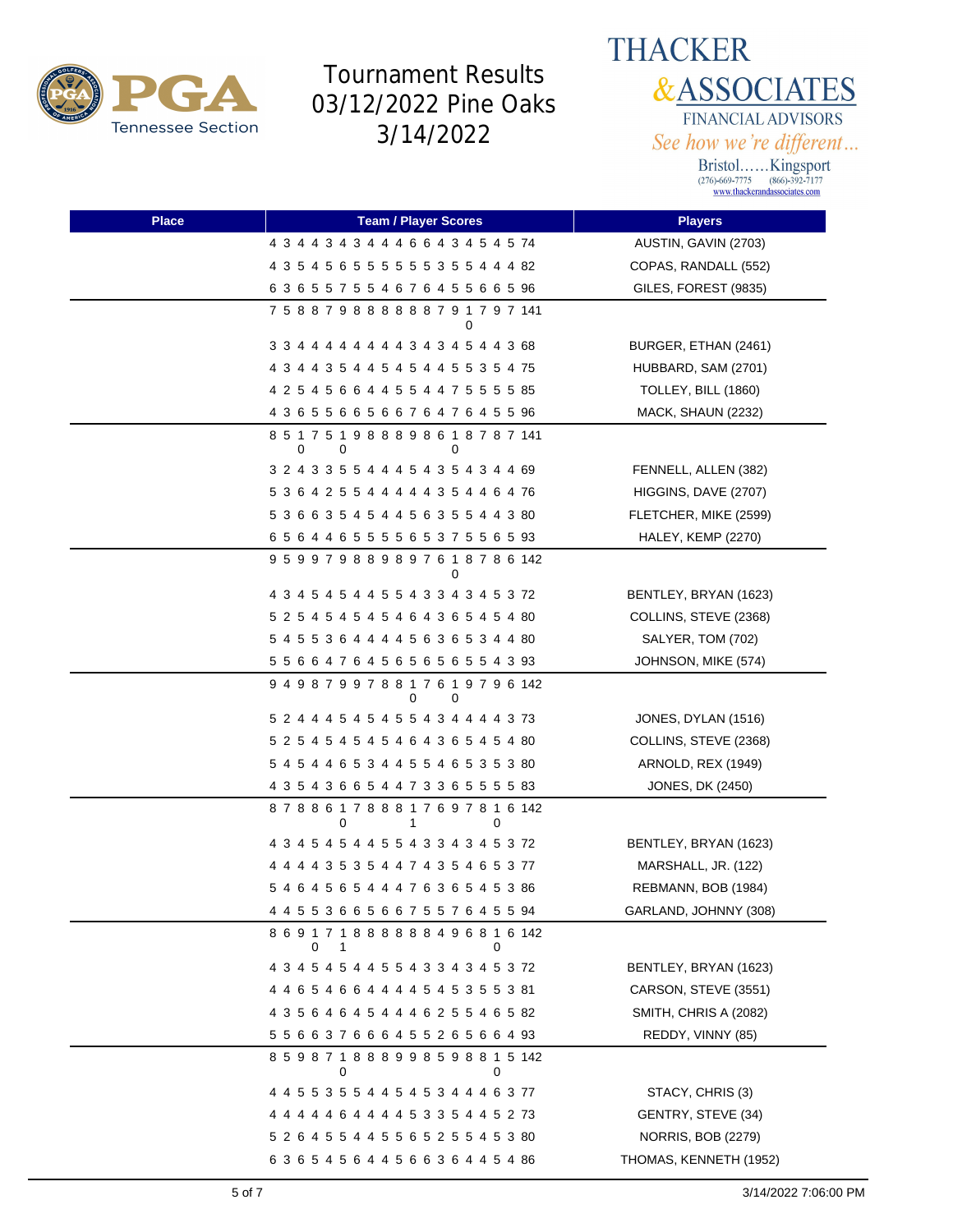

**THACKER &ASSOCIATES** FINANCIAL ADVISORS See how we're different...

| <b>Place</b> | <b>Team / Player Scores</b>                            | <b>Players</b>            |
|--------------|--------------------------------------------------------|---------------------------|
|              | 8 6 8 8 8 1 9 8 8 1 9 8 5 9 7 7 8 7 143<br>0<br>0      |                           |
|              | 4 3 4 5 4 5 4 4 5 5 4 3 3 4 3 4 5 3 72                 | BENTLEY, BRYAN (1623)     |
|              | 4 3 4 4 4 5 5 4 3 5 5 5 2 5 5 3 4 4 74                 | EADS, MARTY (1192)        |
|              | 6 3 5 4 4 5 5 5 5 5 6 5 3 6 5 4 4 4 84                 | GENTRY, MARK (37)         |
|              | 6 3 5 5 4 5 6 4 5 6 6 6 3 6 4 4 5 5 88                 | FERRELL, DAVE (2201)      |
|              | 8 5 8 8 7 1 7 9 8 9 1 8 6 9 9 8 8 7 144<br>0<br>0      |                           |
|              | 5 2 4 4 4 5 4 5 4 5 5 4 3 4 4 4 4 3 73                 | JONES, DYLAN (1516)       |
|              | 4 3 5 4 4 5 5 4 6 4 5 4 3 5 5 4 4 4 78                 | SPEAKS, DAVID (632)       |
|              | 4 3 4 5 4 6 5 5 4 5 5 4 3 5 6 4 4 4 80                 | GOTT, JIM (395)           |
|              | 4 3 5 4 3 5 3 5 5 5 6 6 5 6 6 6 6 4 4 83               | FIELDS, TIM (2051)        |
|              | 7 6 8 8 6 1 9 8 8 9 9 9 6 1 8 7 1 6 144<br>0<br>0<br>0 |                           |
|              | 4 4 5 5 3 5 5 4 4 5 4 5 3 4 4 4 6 3 77                 | STACY, CHRIS (3)          |
|              | 3 3 5 4 3 5 4 4 4 4 5 5 3 6 4 3 5 3 73                 | MILLER, RANDY (2234)      |
|              | 5 3 4 4 4 7 5 4 5 5 7 5 3 7 5 5 5 4 87                 | WARD, CECIL (46)          |
|              | 5 5 4 4 4 6 6 4 5 5 7 4 3 6 6 4 6 3 87                 | <b>BERRY, JEFF (1603)</b> |
|              | 769961988891699786144<br>0<br>0                        |                           |
|              | 4 4 5 5 3 5 5 4 4 5 4 5 3 4 4 4 6 3 77                 | STACY, CHRIS (3)          |
|              | 5 3 6 4 3 5 4 4 4 4 5 5 3 5 6 3 4 4 77                 | RICHARDSON, BRYAN (2697)  |
|              | 3 3 4 6 4 5 5 5 4 5 5 5 4 5 5 4 4 4 80                 | DAVIS, MARK (2211)        |
|              | 5 3 5 6 4 5 5 4 4 4 5 6 3 6 5 5 6 3 84                 | TRENT, RONNIE (1503)      |
|              | 8 6 9 1 8 1 9 8 7 9 8 7 7 9 6 8 9 6 144<br>0<br>0      |                           |
|              | 4 3 4 5 4 5 4 4 5 5 4 3 3 4 3 4 5 3 72                 | BENTLEY, BRYAN (1623)     |
|              | 4 4 5 6 4 6 6 4 4 4 4 4 4 5 3 4 4 3 78                 | JOHNSON, BOBBY (612)      |
|              | 5 3 6 6 4 5 5 5 3 5 5 5 4 5 4 4 5 4 83                 | TERRY, BRIAN (2696)       |
|              | 64654666666657645599                                   | BLACKBURN, ORIN (2708)    |
|              | 658961898919619896145<br>0<br>0<br>0                   |                           |
|              | 5 2 4 4 4 5 4 5 4 5 5 4 3 4 4 4 4 3 73                 | JONES, DYLAN (1516)       |
|              | 5 4 4 5 3 5 4 4 4 4 7 5 3 6 5 4 5 3 80                 | NORRIS, JAMES (688)       |
|              | 2 3 5 6 3 5 5 5 4 6 5 6 3 7 5 4 6 4 84                 | MILLION, RICK (2075)      |
|              | 4 3 6 5 4 7 6 5 4 5 6 5 4 6 5 6 6 3 90                 | COLLINS, B.H. (71)        |
|              | 889169978998688716145<br>0<br>0                        |                           |
|              | 4 4 5 5 3 5 5 4 4 5 4 5 3 4 4 4 6 3 77                 | STACY, CHRIS (3)          |
|              | 4 4 5 5 3 4 5 5 5 5 6 4 3 4 5 4 5 4 80                 | GLOVER, HAROLD (771)      |
|              | 4 4 4 5 3 6 4 5 4 4 5 4 3 5 4 3 5 3 75                 | SAMS, BOB (2367)          |
|              | 5 5 6 5 4 5 5 3 5 6 6 5 4 6 4 6 5 4 89                 | MCALLISTER, MATT (2030)   |
|              | 159871888918699886146<br>0<br>0<br>0                   |                           |
|              | 5 2 4 4 4 5 4 5 4 5 5 4 3 4 4 4 4 3 73                 | JONES, DYLAN (1516)       |